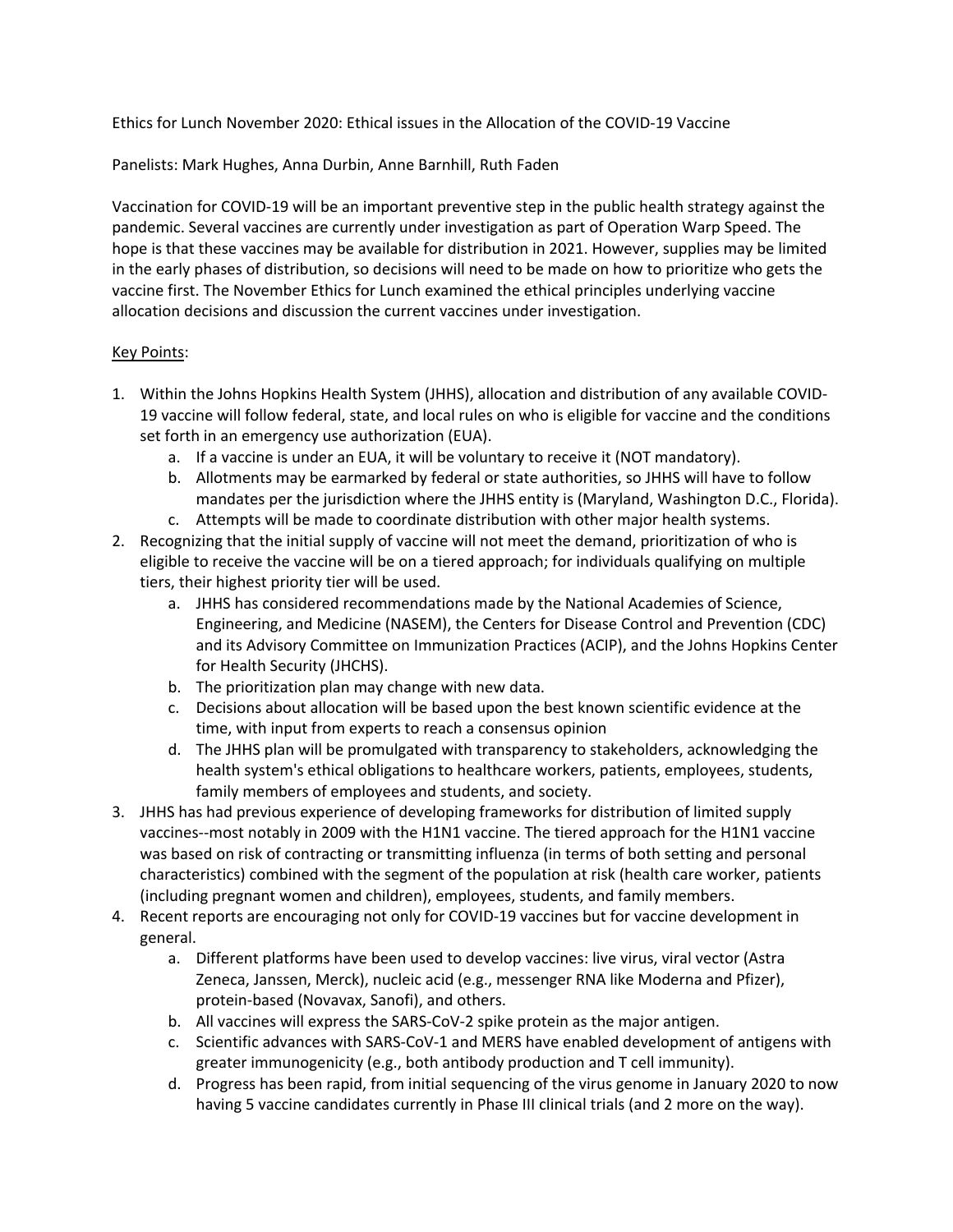- 5. Two vaccine candidates have shown excellent preliminary results on efficacy.
	- a. Efficacy: vaccine performance under ideal circumstances (controlled clinical trial).
	- b. Effectiveness: vaccine performance in the "real-world."
	- c. Both the Moderna and Pfizer vaccine require two doses. Data from the trial about illness was collected 14 and 21 days after receiving the second dose of vaccine to be included in the analysis.
		- i. Both the Moderna and Pfizer vaccines showed ~95% efficacy.
		- ii. Reported efficacy will reflect the period of 4-8 weeks after vaccine administration
		- iii. Long term efficacy is not known
	- d. For future vaccine clinical trials, an ethical issue arises as to whether to permit placebo controls or whether these vaccines should be used as the control arm.
- 6. The ethics of allocating scarce COVID-19 vaccine was addressed in a framework created by the Johns Hopkins Center for Health Security (JHCHS). It identified broad ethical values:
	- a. Promote the common good (guide allocation)
	- b. Treat people fairly and promote equity (guide allocation, balance with common good)
- c. Promote legitimacy, trust, and sense of ownership in a pluralistic society (guide the process) 7. Ethical principles for promoting the common good and their associated goals include:
	- a. Promote public health: prevent COVID-19 illness and death; prevent injury, illness, and death from other causes; protect the health system
	- b. Promote economic and social wellbeing: protect essential services; enable economic activity more broadly; enable children to return to school and childcare
- 8. Ethical principles for treating people fairly and promoting equity and their associated goals include:
	- a. Address background and emerging inequities between groups (e.g., higher rates of COVID illness and death in communities of color)
	- b. Give priority to worst-off individuals
	- c. Reciprocity (e.g., recognizing sacrifice essential workers have been making)
- 9. JHCHS identified priority groups, recognizing that selection of some groups advances multiple policy objectives and acknowledging that there will be trade-offs between different policy objectives.
	- a. The JHCHS report did not make firm recommendations about priority groups
	- b. The JHCHS report recommended that allocation decisions should emerge from a process of public deliberation
	- c. Some of the allocation decisions may depend upon features of the vaccines that ultimately get approved and used first
	- d. Examples of groups that might be prioritized include: those essential in sustaining the ongoing COVID-19 response, those at greatest risk of severe illness and death (and their caregivers), and those most essential to maintaining core societal functions
- 10. The National Academies (NASEM) report has foundational principles of maximum benefit, equal concern, mitigation of health inequities, fairness, transparency, and evidence-based. It espouses risk-based criteria for allocation:
	- a. Risk of acquiring infection e.g., based on setting where SARS-CoV-2 is circulating
	- b. Risk of severe morbidity or mortality
	- c. Risk of negative societal impact e.g., individuals on whom others' lives or livelihood depend
	- d. Risk of transmitting infection to others
- 11. Based on its framework, the NASEM report proposes 4 phases for vaccine allocation:
	- a. Phase 1a (5% of population) high risk health workers, first responders
	- b. Phase1b (10% population) people of all ages with 2 or more underlying conditions that put them at significantly higher risk; older adults living in congregate or overcrowded settings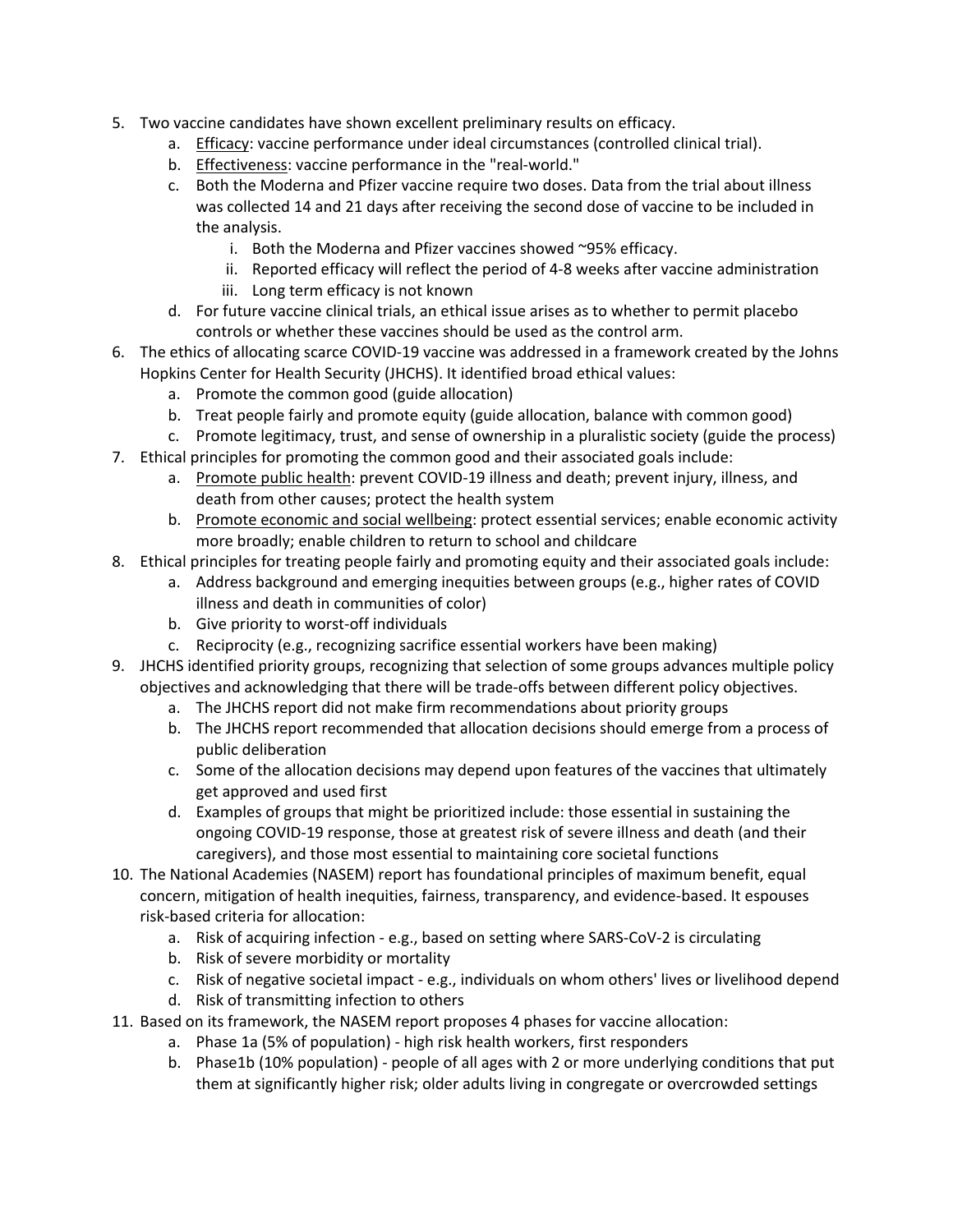- c. Phase 2 (30-35% population) K-12 teachers/workers; critical workers in high risk settings; people of all ages with underlying conditions putting them at moderate risk; people living in high density settings like prisons or shelters, and all older adults not included in Phase 1
- d. Phase 3 young adults; children; workers in industries/occupations important to functioning of society and at increased risk of exposure
- e. Phase 4 everyone residing in the United States not included in previous phases
- 12. The NASEM framework recommends that equity be a crosscutting consideration by using the Social Vulnerability Index (SVI) to prioritize people in each phase. SVI takes into account poverty, unemployment rate, insurance, housing, transportation vulnerabilities, and other social determinants of health. This could be done in one of two ways:
	- a. The federal government could reserve a certain amount of vaccine allotment to distribute to areas with high SVI and/or "hot spots."
	- b. State and local municipalities makes special effort to deliver vaccine to high SVI areas
- 13. CDC ACIP [as of the time of the Ethics for Lunch] suggested potential allocation groups:
	- a. Phase 1a (~20 million people) health care personnel with direct or indirect exposure
	- b. Phase 1b (~200 million people) essential workers (60 million), people with high risk medical conditions (100 million), elderly people (53 million)
- 14. Two challenging ethical issues regarding vaccine allocation
	- a. What's the best way to address social disadvantage and racial/ethnic inequity in vaccine allocation?
		- i. Prioritizing to racial/ethnic groups with higher COVID-19 burden may not be legal, may undermine trust (feel like being used as guinea pig for new vaccine), and does not directly target factors related to social disadvantage
		- ii. Allocating to high SVI areas does not guarantee that vaccine will be equitably allocated to people in those areas
	- b. Do we save the most lives by prioritizing those most vulnerable to COVID or by prioritizing high transmitters? Which strategy saves most lives or which strategy saves most life-years?
		- i. Prioritizing those at highest risk (direct protection of those most vulnerable)
		- ii. Prioritizing high transmitters (indirect protection of most vulnerable by reducing transmission, but assumes we can identify high transmitters and that vaccine reduces transmission)
- 15. How do you determine risk?
	- a. The Occupational Safety and Health Administration (OSHA) has stratified risk according to type of job:
		- i. Low minimal occupational contact with public and coworkers
		- ii. Medium contact with general public or travelers
		- iii. High Health care, medical transport, mortuary staff exposed to COVID patient
		- iv. Very high health care workers (lab or clinical) caring for COVID-19 patients
	- b. It will be difficult to operationalize this in terms of identifying people's individual risk
- 16. What makes a person at elevated risk has multiple components including risk of exposure/infection and risk of severe disease or death if one gets infected, but occupational exposure is just aspect:
	- a. There is also the possibility of acquiring infection in the community (living conditions, need for transportation, etc. all bear on risk outside of work). Non-occupational risk will travel with health inequities (e.g., health care workers with lower income are more likely to come from dense neighborhoods, live in more populated households, or use public/shared transportation putting them at higher risk)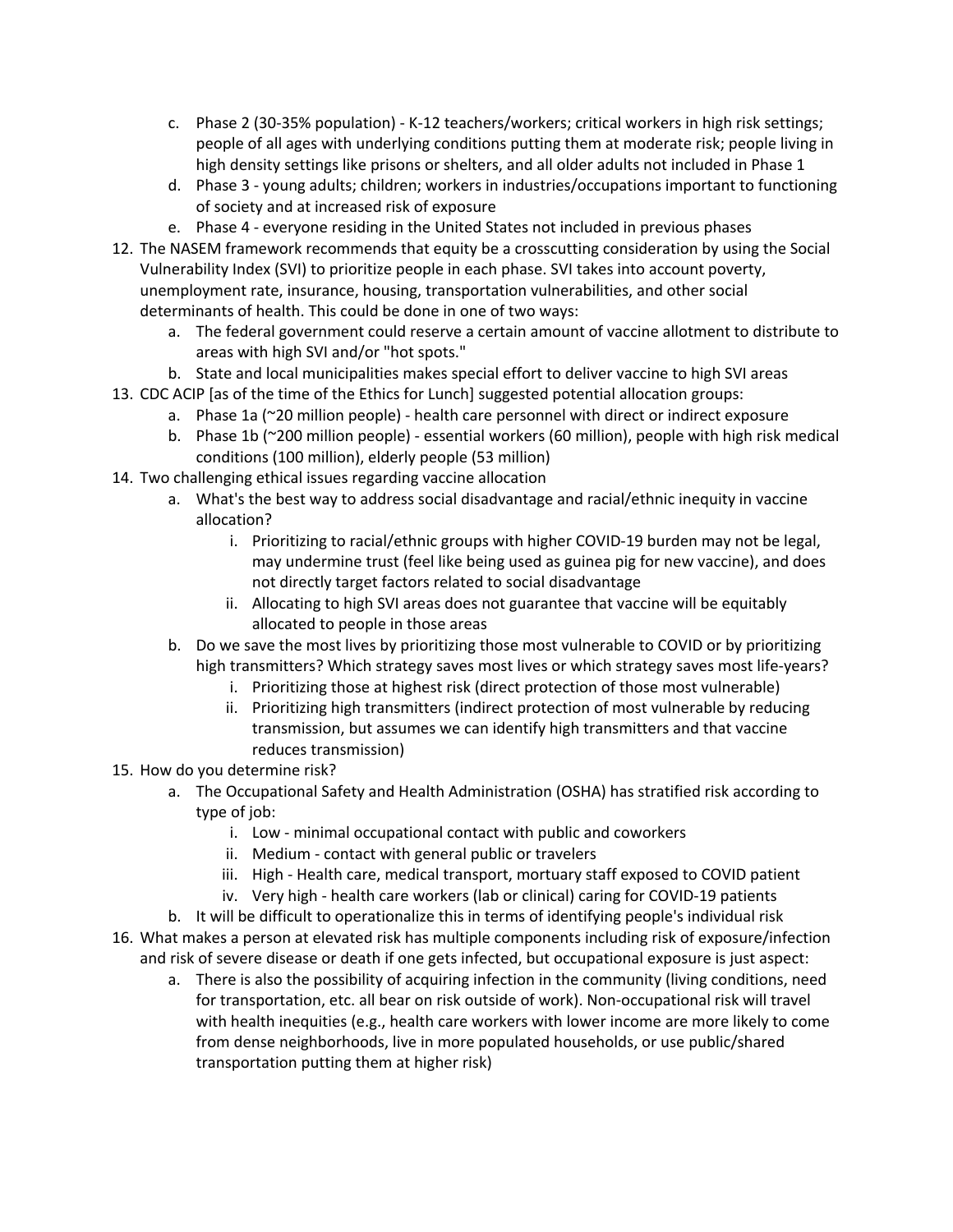- b. Other characteristics that may confer more risk include age, gender, comorbidities (which may be higher in certain racial/ethnic groups), and pregnancy, so should these also be considered when allocating to health care workers in addition to their occupational risk?
- 17. Within a Phase, there will be people at equal rank in the priority scheme, but a question will arise whether to allocate to people within a community or outside it (for instance, should a university favor allocating to its own young people who are employees, staff or students or to young people who are family members of people in the university or are outside the university?)
- 18. In the United States, prioritization will be a short-lived problem (i.e., there will be enough quality vaccine for everyone who wants it over time), but for other parts of the world, there will be people who will either never have access to the vaccine or it will be extremely unlikely they can get it). Prioritization in some parts of the world will be profoundly consequential.
- 19. Corruption and cronyism are deeply worrying threats to the overall integrity and fairness of the vaccine allocation process. The World Health Organization (WHO) has specifically identified this as a concern and a temptation everywhere. Transparency will be key to prevent these abuses.
	- a. Members of the community with historic distrust of institutions are worried that "they will not have a seat at the table" in receiving an efficacious vaccine.
	- b. Directly prioritizing to historically disadvantaged groups may actually undermine trust. One way to avoid this is to prioritize to geographically disadvantaged areas
- 20. In any framework, it is always difficult to balance or resolve the tensions between two competing principles, and different groups may resolve the tension differently in reasonable and justifiable ways. Different societies may weight factors/principles differently.
- 21. Whether allocation should be based on additive characteristics that increase an individual's risk will depend on how much vaccine is available, how it will be rolled out, and how much discretion at the point of administration. How fine grained the allocation criteria will be will depend on discretion, judgment, and feasibility (e.g., how feasible is it to stratify people by comorbidities? how does one verify comorbidities?).
- 22. The clinical trials on vaccines were designed to get a representative sample but with some caveats
	- a. Groups were targeted by age: 18-50, 51-65, older than 65
	- b. People with comorbidities and ethnic minorities were encouraged to be study subjects
	- c. Women of child bearing age were required to be on effective birth control
	- d. Pregnant women were excluded (some companies have done animal testing that is needed before including pregnant women in vaccine trials)
- 23. Safety is learned from vaccine trials by the number of participants in the trial, so at least the short term safety can be confidently known from the trials that have been done. Longer term safety data will be acquired over time (trial participants will be followed for 2 years).
- 24. Whether to continue to use placebos in COVID-19 vaccine trials is a controversial topic. Several issues warrant consideration:
	- a. Whether there is enhanced disease with subsequent natural exposure after vaccination versus whether there is a chance of more severe infection without vaccination.
	- b. Whether to vaccinate people who received placebo in the clinical trial (current plans are to do crossover designs in which people who got vaccine will get placebo and people who got placebo will get efficacious vaccine in a blinded fashion)
- 25. The NASEM report explicitly recommended that the United States should contribute to the global effort to ensure vaccine equity, either by contributing to the COVAX facility or by providing bilateral aid to countries not positioned to get enough vaccine for its citizens that need it.